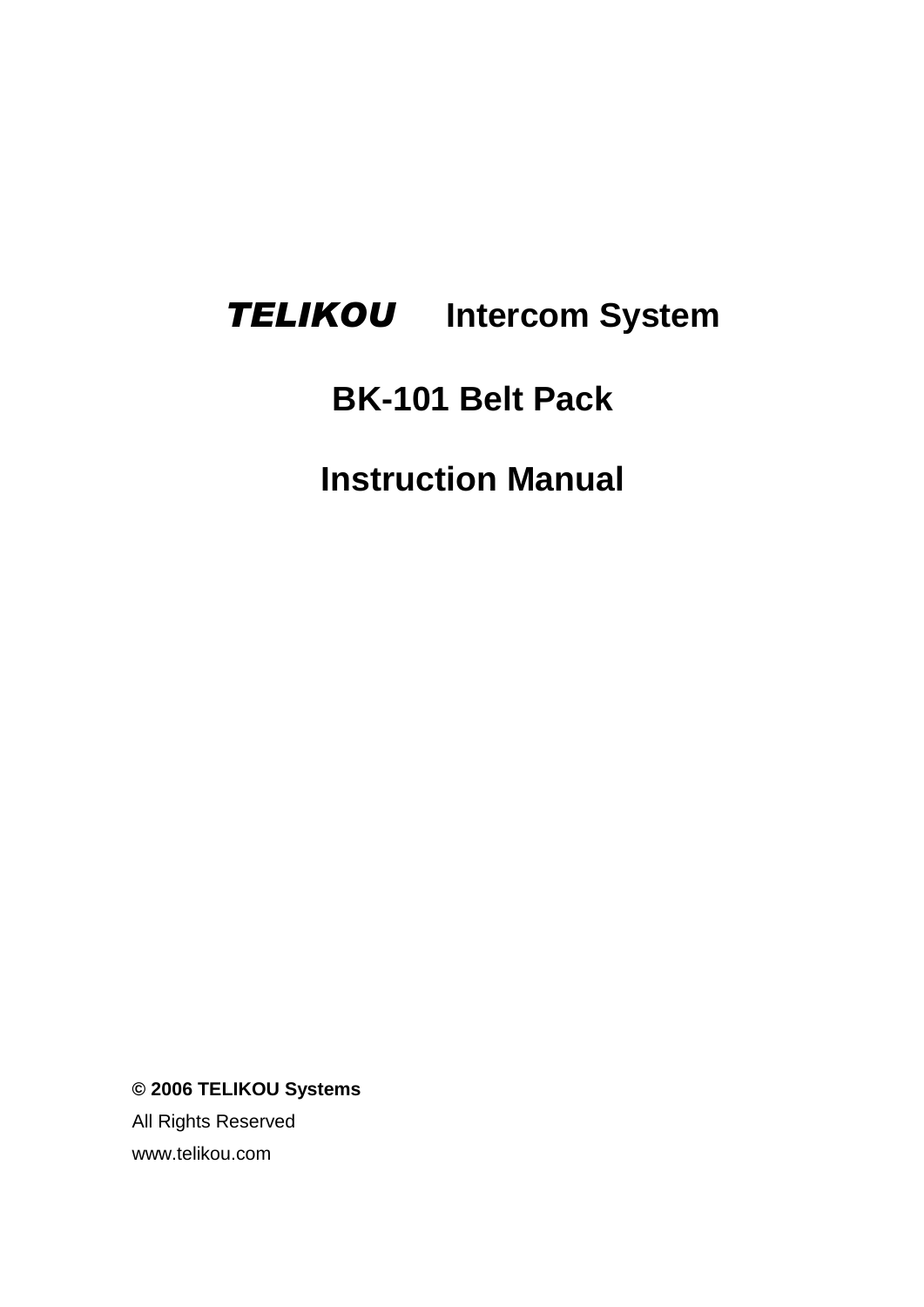#### **Introduction**

Thank you for choosing TELIKOU intercom product. BK-101 is TELIKOU new design belt pack with plastic case. It can work with any TELIKOU 2-wire Intercom station. This belt pack adopts wired connection. It has stable and reliable performance, flexible configuration, full-duplex communication, clear and loud communication sound, easy operation, and strong noise resistance.

## **Quick start**

1. Connect BK-101 belt pack to a 2-wire intercom main station or belt pack by XLR-3 cable. If belt pack receives DC power, the red Power LED will light.

2. Turn volume control knob to the end by anticlockwise rotation, then plug in the headset.

3. Double click 'TALK' button quickly will latch the microphone. The green indicator is ON.

4. Adjust sidetone (Sidetone adjustment is next to the belt-clip) and volume level; make sure the voice level which you heard from earphone is minimum.

5. Press 'CALL' button send a call signal to main station or other belt pack.

6. When the communication is finished, click 'TALK' button to turn off the microphone.





## **Basic operation**

## **1. TALK Button**

A TALK button may be activated in either of two ways:

**Momentary Mode:** Press and hold the TALK button, then speak into the microphone.

The green talk LED will remain lit while the TALK button is held. Release the TALK button when finished talking. The talk LED will turn off.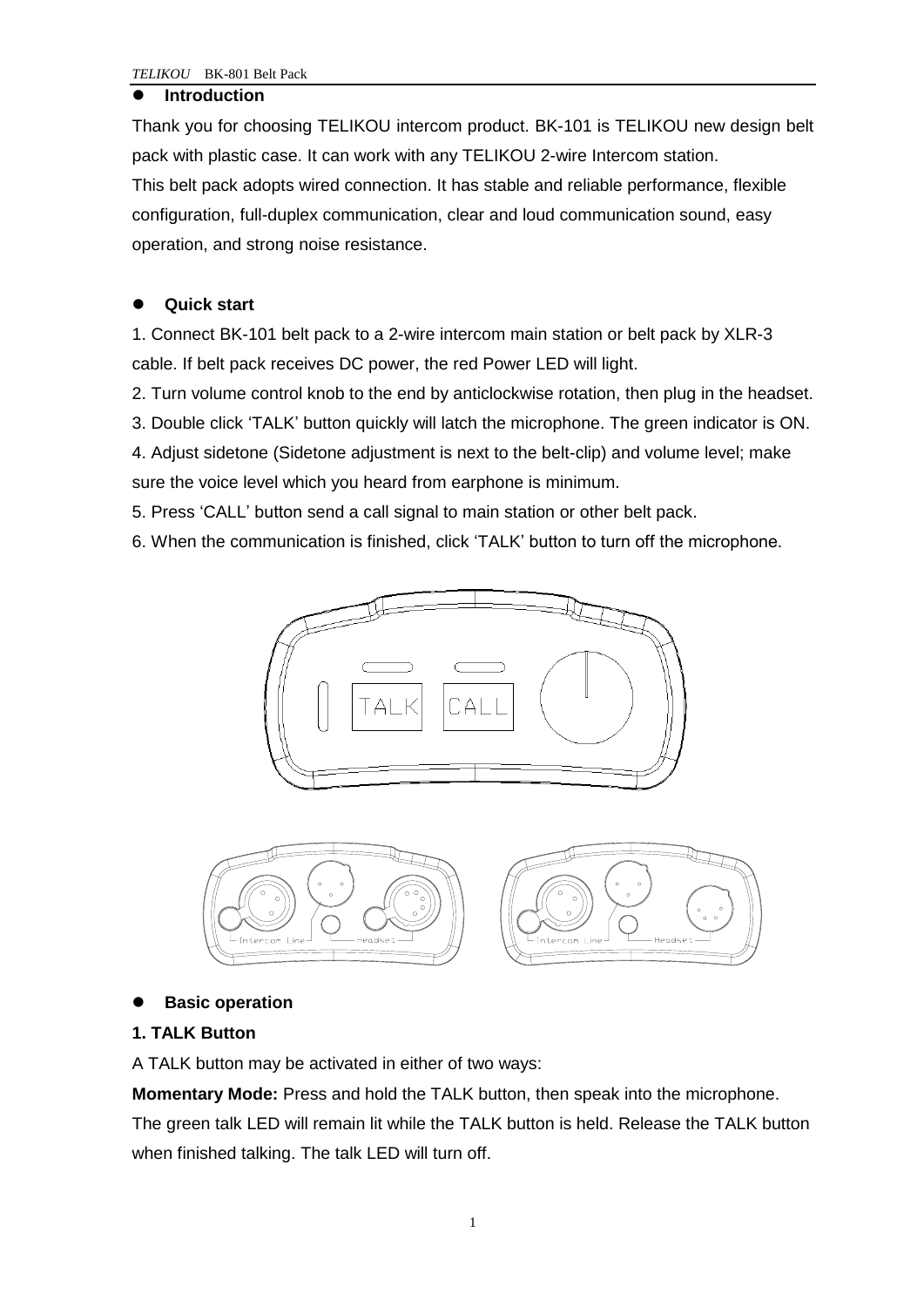**Latching Mode for Hands-free Conversation:** Tap the TALK button (do not press and hold). The green talk LED will turn on and remain on. When finished talking, tap the TALK button again. The talk LED will turn off.

## **2. CALL Button**

Pressing call button will send a call signal to intercom system. And red LED indicator above will light.

## **3. Volume Control**

This control is used to adjust the volume level which heard from connected headset.

## **4. Power LED**

A Red LED lights if BK-101 is powered.

## **5. TALK LED**

A green LED indicator is controlled by TALK button..

## **6. Call LED**

A red LED indicates a call signal is sent or received.

## **7. Headset connector**

XLR-4M/5F / 3.5mm connector Pin out configuration as follow:

> Pin 1--Head Microphone common Pin 2--Head Microphone hot Pin 3--Earphone common Pin 4--Earphone hot Pin 5--Null

## **8. Intercom cable connectors**

A pair of internal parallel connected XLR-3 connectors is set for loop through connection of the intercom station.

Pin out configuration as follow:

Pin 1--Common Pin 2--DC supply (15-30V) Pin 3--Audio signal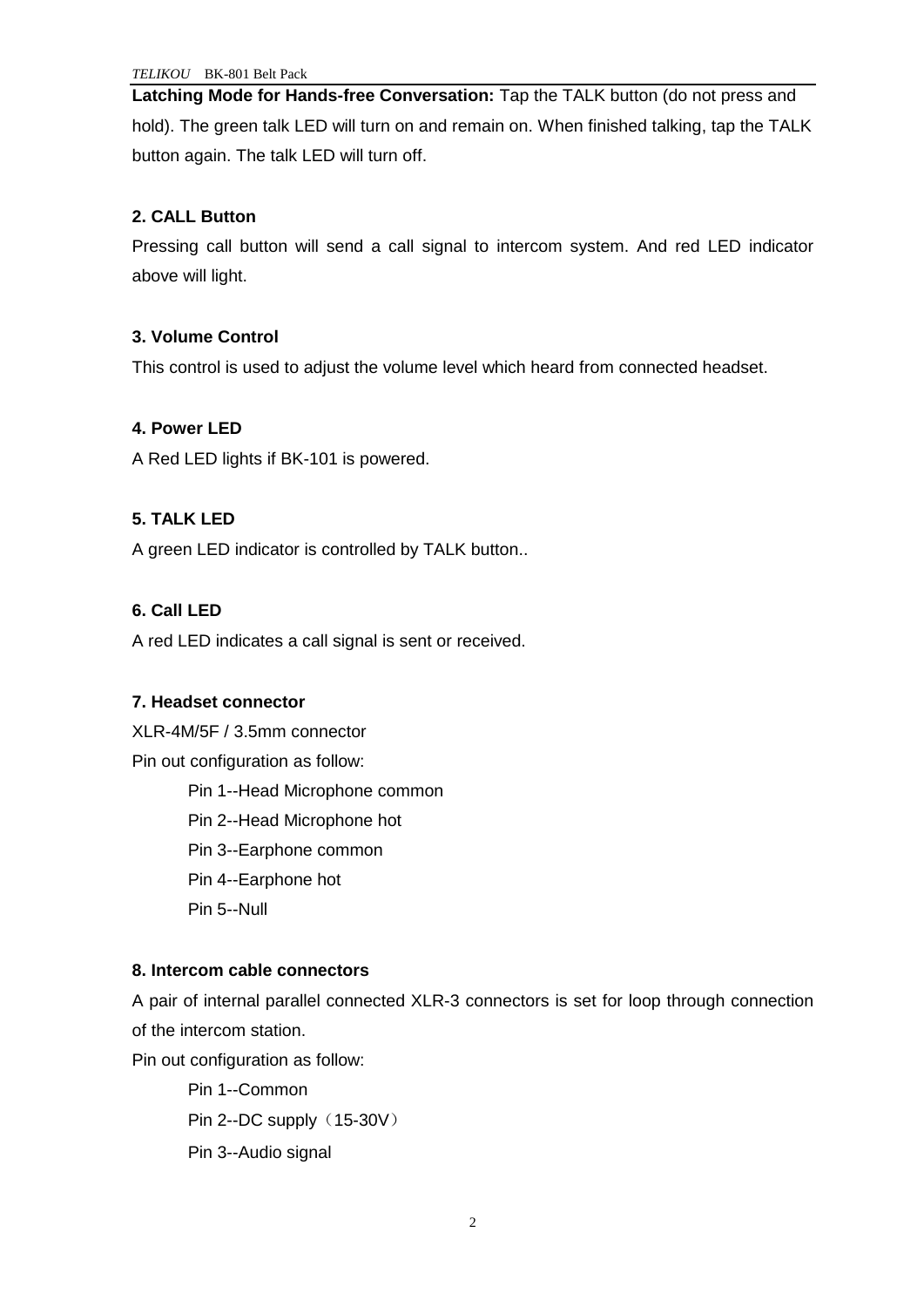

#### **9. Sidetone adjustment**

The sidetone adjustment knob is in the hole which next to belt-clip at the backside of the belt pack. It is used to adjust the operator's voice level which heard in the earphone. Sidetone adjustment helps to reduce the sound feedback and avoid squeal.

When start to adjust sidetone, first turn on the headset microphone and adjust volume to proper level. Then make a voice against microphone. Meanwhile, use a small screwdriver insert into the hole, and rotate the sidetone adjustment knob by clockwise or anticlockwise slowly, until the voice heard from headset is minimal.

#### **Troubleshooting**

#### **Problem: Listen level is too high or too low**

Cause 1: More than one Terminal in the system or non Terminal Solution 1: Check every channel, each channel must only has one Terminal.

#### **Problem: System feedback (Acoustical)**

Cause 1: Listen level control on main station is too high Solution 1: Adjust the listen level on main station

Cause 2: Sidetone null control on belt pack or main station is not adjusted properly Solution 2: Adjust the belt pack or main station sidetone. Refer to the section 9 in the manual.

Cause 3: Main station is not terminated. Solution 3: Set the termination switch on main station.